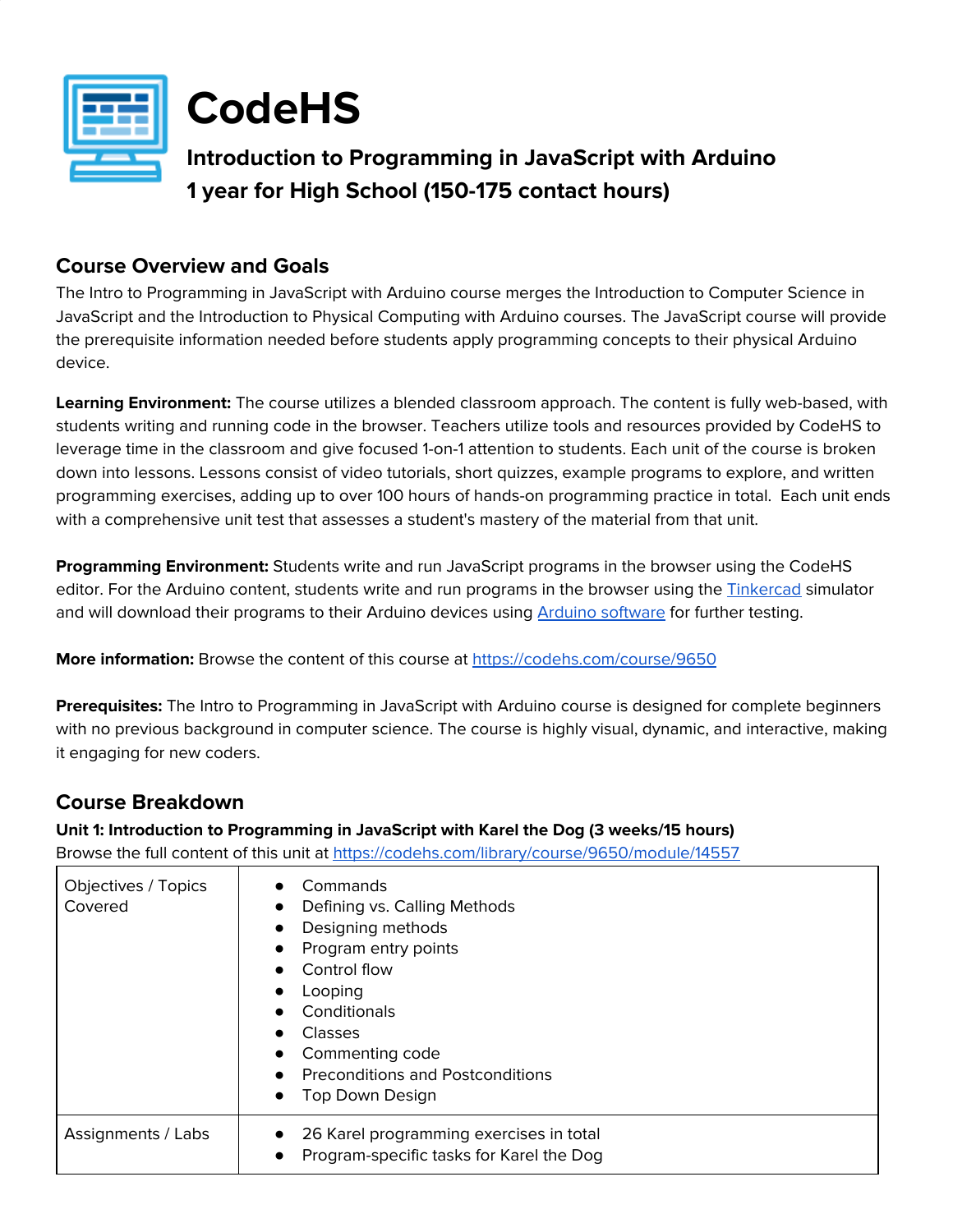| Example Exercise: Pyramid of Karel<br>$\circ$<br>Write a program to have Karel build a pyramid. There should be<br>three balls on the first row, two in the second row, and one in the<br>third row.                                                                                                                    |
|-------------------------------------------------------------------------------------------------------------------------------------------------------------------------------------------------------------------------------------------------------------------------------------------------------------------------|
| Teach Karel new commands like turnRight() or makePancakes()<br><b>Example Exercise: Pancakes</b><br>$\circ$<br>Karel is the waiter. He needs to deliver a stack of pancakes to the<br>guests on the 2nd, 4th, and 6th avenue. Each stack of pancakes<br>should have three pancakes.                                     |
| Create a method called makePancakes () to help Karel solve this<br>problem.                                                                                                                                                                                                                                             |
| Solve large Karel problems by breaking them down into smaller, more<br>manageable problems using Top Down Design<br><b>Example Exercise: The Two Towers</b><br>$\circ$                                                                                                                                                  |
| In this program, Karel should build two towers of tennis balls. Each<br>tower should be 3 tennis balls high.<br>At the end, Karel should end up on top of the second tower, facing<br>East.                                                                                                                             |
| Using control structures and conditionals to solve general problems<br>Example Exercise: Random Hurdles<br>$\circ$<br>Write a program that has Karel run to the other side of first street,<br>jumping over all of the hurdles. However, the hurdles can be in<br>random locations. The world is fourteen avenues long. |

## **Unit 2: Karel Challenges (1.5 weeks, 7 hours)**

Browse the full content of this unit at <https://codehs.com/library/course/9650/module/14558>

| Objectives / Topics | Solving large and more complex problems using Karel                                                                                                                                                                                                                                                                                                                                                                                                                                                      |
|---------------------|----------------------------------------------------------------------------------------------------------------------------------------------------------------------------------------------------------------------------------------------------------------------------------------------------------------------------------------------------------------------------------------------------------------------------------------------------------------------------------------------------------|
| Covered             | $\bullet$                                                                                                                                                                                                                                                                                                                                                                                                                                                                                                |
| Assignments / Labs  | 5 Karel challenges to tie everything learned in the Karel module together<br>$\bullet$<br>Example Exercise: Super Cleanup Karel<br>$\circ$<br>Karel's world is a complete mess. There are tennis balls all over the<br>place, and you need to clean them up. Karel will start in the bottom<br>left corner of the world facing east, and should clean up all of the<br>tennis balls in the world. This program should be general enough to<br>work on any size world with tennis balls in any locations. |

## **Unit 3: Javascript & Graphics (1 week/5 hours)**

| Objectives / Topics<br>Covered | Variables<br>User Input<br>$\bullet$<br><b>Arithmetic Expressions</b><br>Graphics<br>$\bullet$                                                                                                                                                                                                                                                        |
|--------------------------------|-------------------------------------------------------------------------------------------------------------------------------------------------------------------------------------------------------------------------------------------------------------------------------------------------------------------------------------------------------|
| Assignments / Labs             | 7 JavaScript & graphics programming exercises in total<br>$\bullet$<br>Using variables and getting user input using JavaScript<br>$\bullet$<br>Example Exercise: Dinner Plans<br>$\circ$<br>Prompt the user for their name, then ask them what time you should<br>meet for dinner.<br>Greet them by name and tell them you will meet them at the time |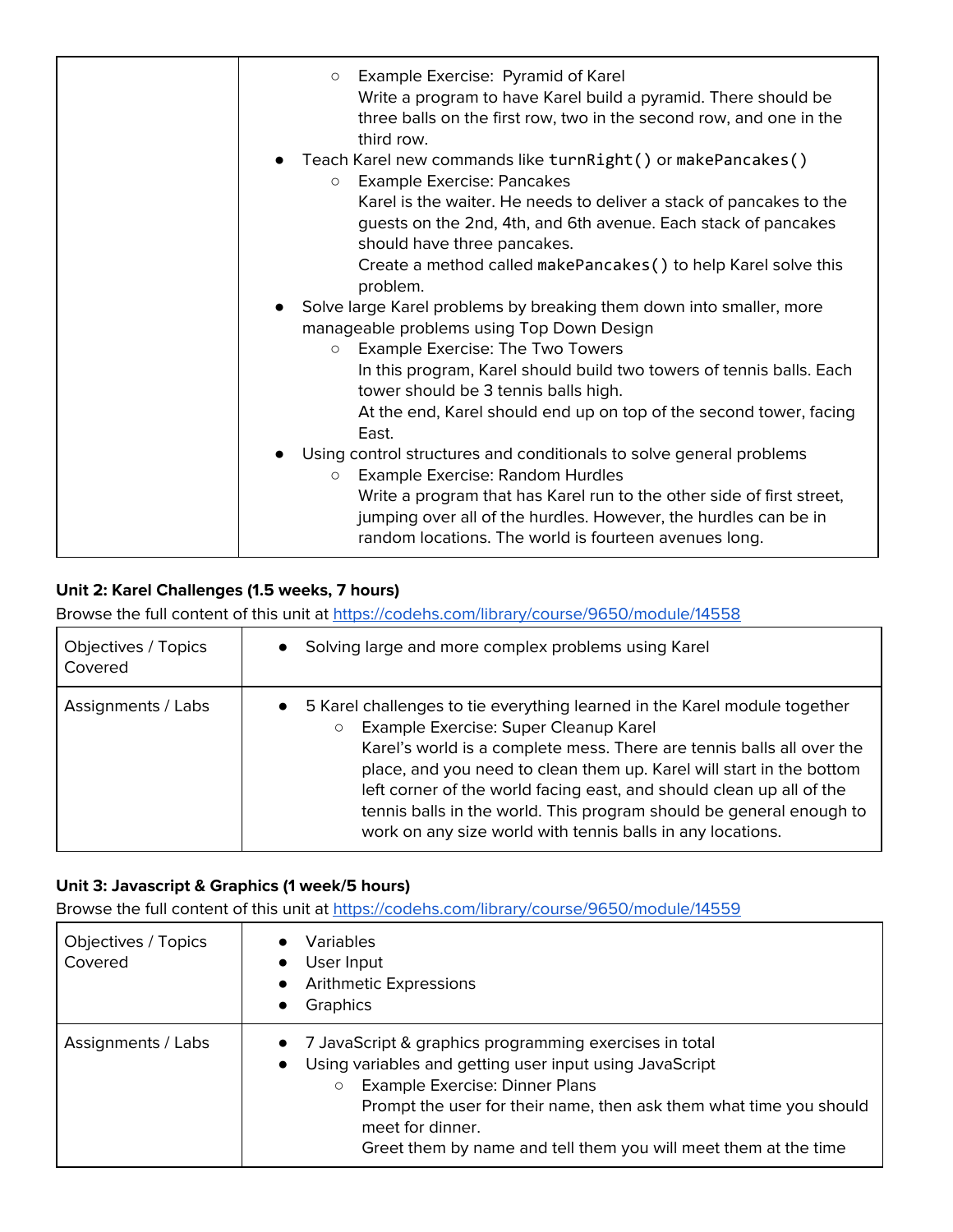| they specified! |  |
|-----------------|--|
|                 |  |

# **Unit 4: Graphics Challenges (1 week, 5 hours)**

Browse the full content of this unit at <https://codehs.com/library/course/9650/module/14560>

| Objectives / Topics | Pair Programming                                                                                                                                                                                                                                                                                                                          |
|---------------------|-------------------------------------------------------------------------------------------------------------------------------------------------------------------------------------------------------------------------------------------------------------------------------------------------------------------------------------------|
| Covered             | Solving large and more complex problems using graphics                                                                                                                                                                                                                                                                                    |
| Assignments / Labs  | 3 graphics challenges to tie everything learned in the JavaScript & Graphics<br>module together<br><b>Example Exercise: Ghost</b><br>$\circlearrowright$<br>Write a program to draw a ghost on the screen. You must do this by<br>using the constant values given (this will allow us to easily alter the<br>size or color of the ghost.) |

# **Unit 5: Intro to Arduino (1-2 weeks/5-10 hours)**

| Objectives / Topics<br>Covered       | Intro to physical computing<br><b>Goal Setting</b><br>Comments<br>Pseudocode<br>Analog vs. digital<br>Variables<br><b>Breadboards</b><br>Potentiometers<br>Debugging                                                                                                                                                                                                                                                                                                                                                                                                                                                                                                                                                                                                                                                                                                                                                                                                                                                                                                                                                                                 |
|--------------------------------------|------------------------------------------------------------------------------------------------------------------------------------------------------------------------------------------------------------------------------------------------------------------------------------------------------------------------------------------------------------------------------------------------------------------------------------------------------------------------------------------------------------------------------------------------------------------------------------------------------------------------------------------------------------------------------------------------------------------------------------------------------------------------------------------------------------------------------------------------------------------------------------------------------------------------------------------------------------------------------------------------------------------------------------------------------------------------------------------------------------------------------------------------------|
| <b>Example Assignments</b><br>/ Labs | 5 explorations<br>12 exercises total<br>Example exercises:<br>Morse Code<br>$\circ$<br>Send a message using Morse code and your LED.<br>$\blacksquare$<br>Think of one letter you want to send. Translate the<br>$\bullet$<br>letter to Morse code. Make the LED blink to match<br>the Morse code translation. Switch programs with a<br>friend and translate each other's letter!<br><b>Opposite Blinking LEDs</b><br>$\circ$<br>Blink two LEDs opposite one another. One LED should be lit<br>п<br>while the other is off. After 1 second, the lit LED should turn<br>off and the unlit LED should turn on. After 1 second, they<br>should switch again. This should continue until the program<br>is manually ended<br>One Bright, One Fading<br>$\circ$<br>Turn a yellow LED on while a red LED fades. The yellow LED<br>should turn on and the red LED should be set to a brightness<br>of 250. The yellow LED should stay on for two seconds.<br>Every half a second, the red LED should decrease brightness<br>by 50. After two seconds, both LEDs should be off for a<br>second. This should continue until the program is manually<br>ended |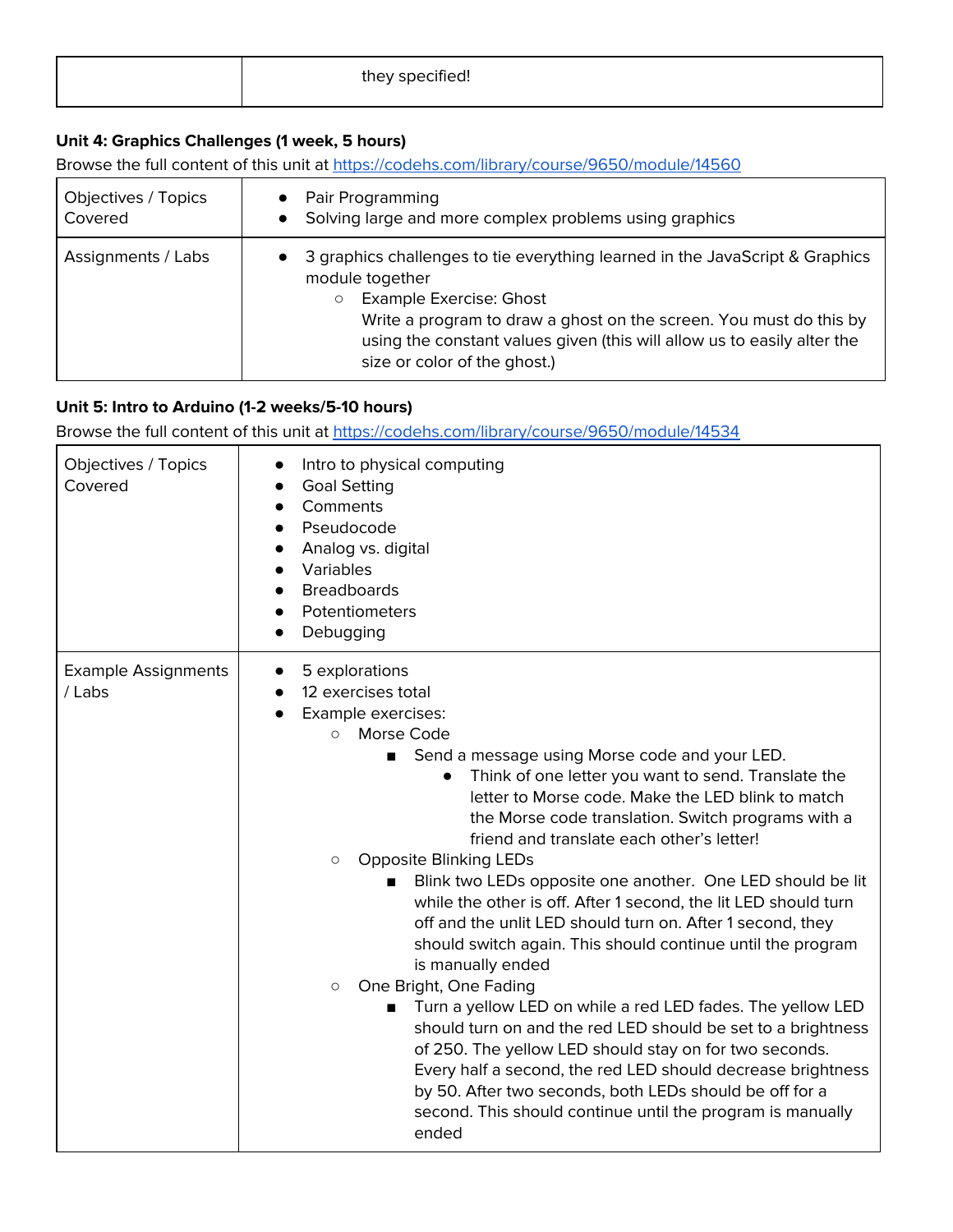#### **Unit 6: JavaScript Control Structures (3 weeks/15 hours)**

Browse the full content of this unit at <https://codehs.com/library/course/9650/module/14561>

| Objectives / Topics<br>Covered | <b>Booleans</b><br>For Loops<br>Conditionals<br><b>Nested Control Structures</b><br>While Loops                                                                                                                                                                                                                                                                                                                                                                                                                                                                                                                                                                                                                                                                                                                                                                                                                                                                                                                                                                                                                                                                                                                                                                                                                                                                                                                                                                                                              |
|--------------------------------|--------------------------------------------------------------------------------------------------------------------------------------------------------------------------------------------------------------------------------------------------------------------------------------------------------------------------------------------------------------------------------------------------------------------------------------------------------------------------------------------------------------------------------------------------------------------------------------------------------------------------------------------------------------------------------------------------------------------------------------------------------------------------------------------------------------------------------------------------------------------------------------------------------------------------------------------------------------------------------------------------------------------------------------------------------------------------------------------------------------------------------------------------------------------------------------------------------------------------------------------------------------------------------------------------------------------------------------------------------------------------------------------------------------------------------------------------------------------------------------------------------------|
| Assignments / Labs             | 22 control structures programming exercises in total<br>$\bullet$<br>Using comparison and logical operators to control the flow of the program<br><b>Example Exercise: Inventory</b><br>$\circ$<br>Write a program that keeps track of a simple inventory for a store.<br>While there are still items left in the inventory, ask the user how<br>many items they would like to buy. Then print out how many are left<br>in inventory after the purchase. You should use a while loop for this<br>problem.<br>Make sure you catch the case where the user tries to buy more<br>items than there are in the inventory. In that case, you should print a<br>message to the user saying that their request isn't possible.<br>Using for loops<br>Example Exercise: All Dice Values<br>$\circ$<br>Write a program that prints all possible dice rolls with 2 dice.<br>To do so, you should use a double for loop. Hint: You can't<br>use i for both for loops.<br>Drawing basic graphics using JavaScript<br>Example Exercise: Caterpillar<br>$\circ$<br>This graphics program should draw a caterpillar. A caterpillar has<br>NUM_CIRCLES circles. Every other circle is a different color, the<br>even circles are red, and the odd circles are green (by even we<br>mean when i is an even number). Use a for loop to draw the<br>caterpillar, centered vertically in the screen. Also, be sure that the<br>caterpillar is still drawn across the whole canvas even if the value of<br>NUM_CIRCLES is changed. |

#### **Unit 7: Control Structures Challenges (1 week, 5 hours)**

Browse the full content of this unit at <https://codehs.com/library/course/9650/module/14562>

| Objectives / Topics<br>Covered | Solving large and more complex problems using control structures                                                                                                                                                                                                                                                                                                                                                                                                                                                                                                |
|--------------------------------|-----------------------------------------------------------------------------------------------------------------------------------------------------------------------------------------------------------------------------------------------------------------------------------------------------------------------------------------------------------------------------------------------------------------------------------------------------------------------------------------------------------------------------------------------------------------|
| Assignments / Labs             | 4 challenges using control structures to tie everything learned in the<br>JavaScript Control Structures module together<br><b>Example Exercise: Guessing Game</b><br>$\circ$<br>The computer picks a number between 1 and 100, and you have to<br>guess it. The computer will tell you whether your guess was too<br>high, too low, or correct. Your assignment is to generate a random<br>number and let the user guess numbers until they guess the correct<br>number. Make sure to let the user know what they should do at the<br>beginning of the program! |

#### **Unit 8: Functions and Parameters (2 weeks/10 hours)**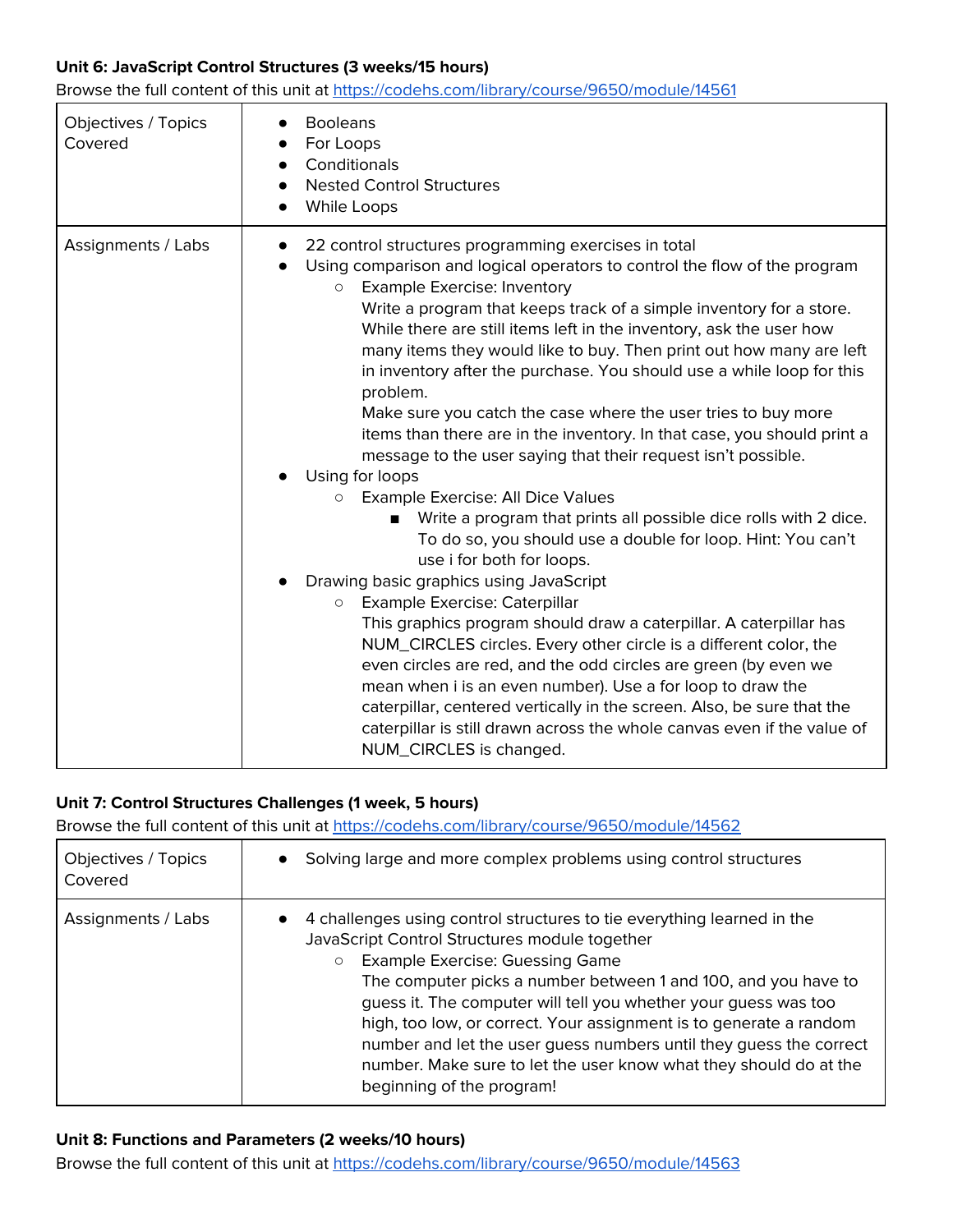| Objectives / Topics<br>Covered | Functions with and without parameters<br>$\bullet$<br>Functions with and without return values<br><b>Nested Control Structures</b><br>$\bullet$<br>Local variables and scope<br>$\bullet$                                                                                                                                                                                                                                                                                                                                                                                                                                                                                                                                                                                                                                                                                                                                                                                                                                                                                                                           |
|--------------------------------|---------------------------------------------------------------------------------------------------------------------------------------------------------------------------------------------------------------------------------------------------------------------------------------------------------------------------------------------------------------------------------------------------------------------------------------------------------------------------------------------------------------------------------------------------------------------------------------------------------------------------------------------------------------------------------------------------------------------------------------------------------------------------------------------------------------------------------------------------------------------------------------------------------------------------------------------------------------------------------------------------------------------------------------------------------------------------------------------------------------------|
| Assignments / Labs             | 14 functions programming exercises in total<br>$\bullet$<br>Using various kinds of functions such as functions with and without<br>$\bullet$<br>parameters, and functions with and without return values<br><b>Example Exercise: Vertical Lines</b><br>$\circ$<br>Write a function that draws vertical lines on the graphics canvas. If a<br>line is vertical, then the x-values for the endpoints are the same.<br>The parameters to your function should be the x location, and the<br>length, and all of your lines should start at y position 0.<br>Example Exercise: Is it even?<br>$\circ$<br>Write a function called is Even that returns a boolean of whether or<br>not a value is even or odd. The is Even function should not print<br>anything out or return a number. It should only take in a number and<br>return a boolean.<br>Once you've written this function, write a program that asks the user<br>for integers and prints whether the number they entered is even or<br>odd using your is Even function. You should let the user keep<br>entering numbers until they enter the SENTINEL given. |

# **Unit 9: Functions Challenges (1 week/5 hours)**

Browse the full content of this unit at <https://codehs.com/library/course/9650/module/14564>

| Objectives / Topics<br>Covered | Solving large and more complex problems using functions                                                                                                                                                                                                                                                                                                                                                                                                                                                                            |
|--------------------------------|------------------------------------------------------------------------------------------------------------------------------------------------------------------------------------------------------------------------------------------------------------------------------------------------------------------------------------------------------------------------------------------------------------------------------------------------------------------------------------------------------------------------------------|
| Assignments / Labs             | 4 challenges using functions to tie everything learned in the Functions and<br>Parameters module together<br><b>Example Exercise: Balloons</b><br>$\circ$<br>You should use lines, circles, and random colors to draw a bunch of<br>balloons. All the balloon strings should start two-thirds down the<br>canvas. Each string line should travel upward to a random point and<br>have a circle placed on top of the endpoint. Each balloon should be<br>a random color and have a radius between `MIN_RADIUS` and<br>`MAX_RADIUS`. |

#### **Unit 10: Program Control with Arduino (2-3 weeks/10-15 hours)**

| Objectives / Topics<br>Covered | For loops<br>$\bullet$<br>While loops<br>$\bullet$<br><b>Variables</b><br>$\bullet$<br>If statements<br>$\bullet$<br>If/else statements<br>$\bullet$<br>Using buttons<br>$\bullet$<br>Using motors<br>$\bullet$<br>Operators (arithmetic, comparison, and logical)<br>$\bullet$<br>Using sensors (ultrasonic range finder, light sensor, temperature sensor)<br>$\bullet$ |
|--------------------------------|---------------------------------------------------------------------------------------------------------------------------------------------------------------------------------------------------------------------------------------------------------------------------------------------------------------------------------------------------------------------------|
|                                | Functions and parameters<br>$\bullet$                                                                                                                                                                                                                                                                                                                                     |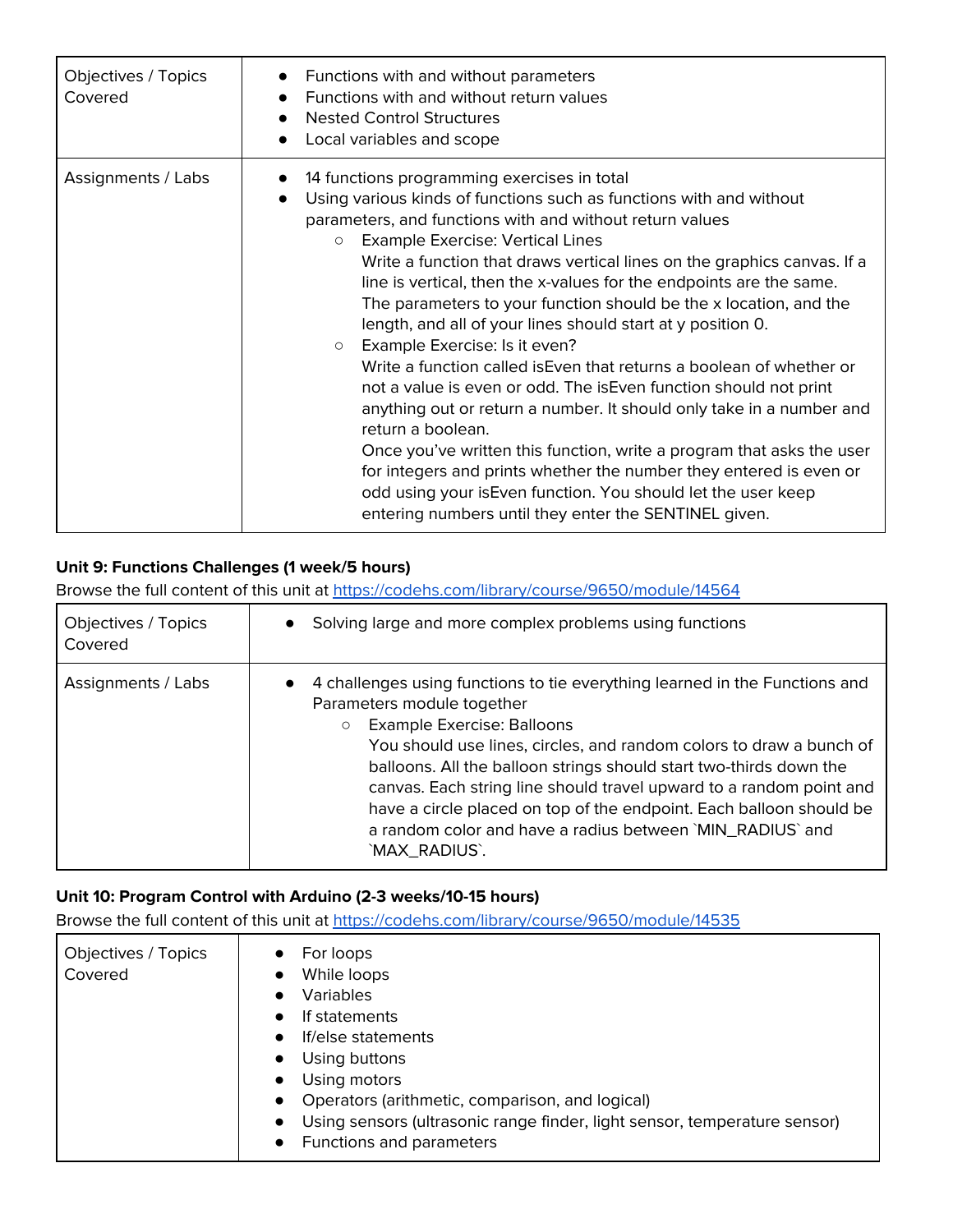| <b>Example Assignments</b><br>/ Labs | 5 explorations<br>$\bullet$<br>10 exercises in total<br>$\bullet$<br>Example exercises:<br><b>Blinking Based on Potentiometer</b><br>$\circ$<br>Blink an LED at a speed based on the value of the<br>$\blacksquare$<br>potentiometer. If the potentiometer reads a value below<br>500, blink the LED on and off for a quarter second each. If<br>the potentiometer reads a value above 500, blink the LED<br>on and off for a half second each.<br>Servo Sweep with Reset<br>$\circ$<br>Slowly increase the position of the servo (increasing by 1<br>degree every 100ms is a good speed) until it reaches 180<br>degrees. If at any point Button A is pressed, set the servo<br>back to 0 for 1 full second and then start the process over<br>again.<br><b>Distance Warning Lights</b><br>$\circlearrowright$<br>No LEDs should be lit if an object is detected 15cm or farther<br>$\blacksquare$<br>from the ultrasonic range finder. If an object is detected |
|--------------------------------------|-------------------------------------------------------------------------------------------------------------------------------------------------------------------------------------------------------------------------------------------------------------------------------------------------------------------------------------------------------------------------------------------------------------------------------------------------------------------------------------------------------------------------------------------------------------------------------------------------------------------------------------------------------------------------------------------------------------------------------------------------------------------------------------------------------------------------------------------------------------------------------------------------------------------------------------------------------------------|
|                                      | closer than 15 cm, light only a green LED. If an object is<br>detected closer than 10 cm, light only a yellow LED. If an<br>object is detected closer than 5 cm, light only a red LED.                                                                                                                                                                                                                                                                                                                                                                                                                                                                                                                                                                                                                                                                                                                                                                            |

# **Unit 11: Animation and Games (3 weeks/15 hours)**

| Objectives / Topics<br>Covered | <b>Timers</b><br><b>Randomizing Games</b><br><b>Mouse Events</b><br><b>Keyboard Events</b><br>$\bullet$                                                                                                                                                                                                                                                                                                                                                                                                                                                                                                                                                                                                                                                                                                                                                                                                                                                                                                                                                                                                                                                                                                              |
|--------------------------------|----------------------------------------------------------------------------------------------------------------------------------------------------------------------------------------------------------------------------------------------------------------------------------------------------------------------------------------------------------------------------------------------------------------------------------------------------------------------------------------------------------------------------------------------------------------------------------------------------------------------------------------------------------------------------------------------------------------------------------------------------------------------------------------------------------------------------------------------------------------------------------------------------------------------------------------------------------------------------------------------------------------------------------------------------------------------------------------------------------------------------------------------------------------------------------------------------------------------|
| Assignments / Labs             | 15 animations programming exercises in total<br>Using timers to add randomizations to graphical programs<br><b>Example Exercise: Paint Splatter</b><br>$\circ$<br>Write a program that splatters paint on the screen every DELAY<br>milliseconds.<br>To splatter paint, pick a random color and draw<br>CIRCLES_PER_SPLATTER circles of that color at random places on<br>the screen. The radius of each circle should be a random value<br>between MIN_RADIUS and MAX_RADIUS.<br>Remember to use helper functions.<br>Using mouse events for interactive programs<br><b>Example Exercise: Target</b><br>O<br>Draw a target on the screen that moves to aim at where your mouse<br>is located.<br>A target consists of a horizontal line that goes from 0 to the window<br>width and a vertical line that goes from 0 to the window height. The<br>lines should cross paths where the mouse is.<br>If you're feeling adventurous, you can extend this to draw a small<br>red circle whenever you click.<br>If you're feeling really adventurous, you can have a bouncing ball<br>on the screen and see if you can remove it when it gets clicked.<br>You can use remove(obj) to remove something from the screen and |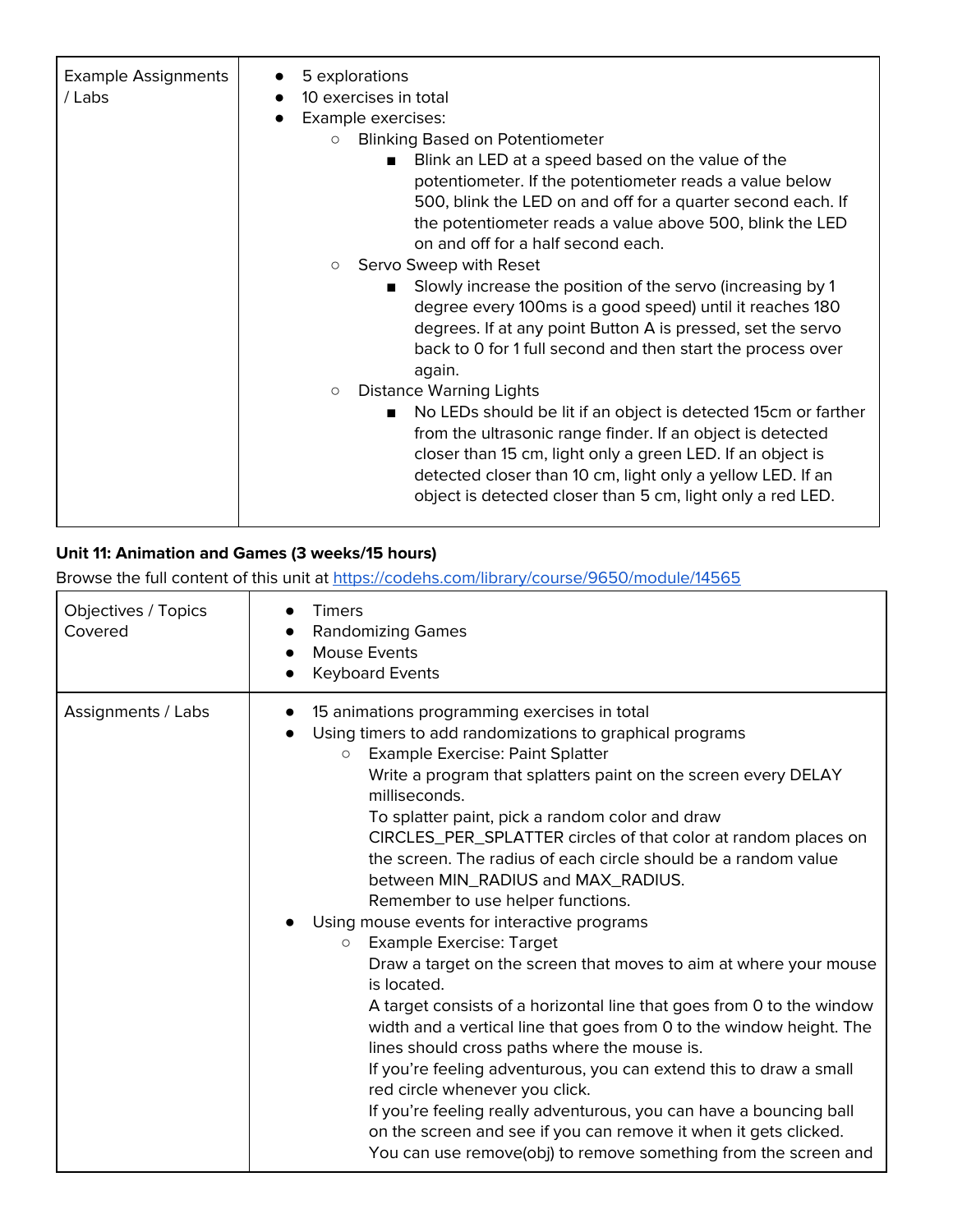| getElementAt(x, y) to get an object at the given position. It will<br>return the object or will return null if there is no object there.<br>• Using keyboard events for interactive programs<br><b>Example Exercise: Basic Snake</b><br>Write a basic version of the snake game.<br>The way our game works is by first creating a green square at the<br>center of the screen. The snake should be moving to the right. If<br>you hit an arrow key, you should change the snake's direction. |  |
|----------------------------------------------------------------------------------------------------------------------------------------------------------------------------------------------------------------------------------------------------------------------------------------------------------------------------------------------------------------------------------------------------------------------------------------------------------------------------------------------|--|
|----------------------------------------------------------------------------------------------------------------------------------------------------------------------------------------------------------------------------------------------------------------------------------------------------------------------------------------------------------------------------------------------------------------------------------------------------------------------------------------------|--|

#### **Unit 12: Animations Challenges (1 week/5 hours)**

Browse the full content of this unit at <https://codehs.com/library/course/9650/module/14566>

| Objectives / Topics<br>Covered | Solving large and more complex problems using animation                                                                                                                                                                                                                                                                                                                                                                                                                                                                                            |
|--------------------------------|----------------------------------------------------------------------------------------------------------------------------------------------------------------------------------------------------------------------------------------------------------------------------------------------------------------------------------------------------------------------------------------------------------------------------------------------------------------------------------------------------------------------------------------------------|
| Assignments / Labs             | • 2 challenges using animation to tie everything learned in the Animation &<br>Games module together<br><b>Example Exercise: Blinking Rectangles</b><br>$\circ$<br>You should divide the canvas into an imaginary grid with<br>`NUM_RECTANGLES_ACROSS` rectangles across, and<br>`NUM_RECTANGLES_DOWN`rectangles down. Each time the user<br>moves the mouse, a rectangle aligned with this grid should be<br>drawn so that the mouse's location is within the rectangle. The<br>rectangle should change color each time the mouse passes over it. |

#### **Unit 13: Project: Breakout (2 weeks/10 hours)**

Browse the full content of this unit at <https://codehs.com/library/course/9650/module/14567>

| Objectives / Topics<br>Covered | Basic graphics<br>Mouse events<br>Collision detection                                                                                                                                                                                                                                                                          |
|--------------------------------|--------------------------------------------------------------------------------------------------------------------------------------------------------------------------------------------------------------------------------------------------------------------------------------------------------------------------------|
| Assignments / Labs             | Guided exercises to build a Breakout Game<br>Breakout is made up of bricks at the top of the screen, a paddle that you<br>control at the bottom of the screen, and a ball that bounces around. Your<br>goal is to direct the paddle with your mouse to bounce the ball until all of<br>the bricks have been hit and disappear. |

#### **Unit 14: Advanced Arduino (4-7 weeks/20-35 hours)**

**Note:** This project can be combined with the final project in the next module

| Objectives / Topics<br>Covered       | Challenges<br>$\bullet$<br>Explore a new sensor<br>Build a step-by-step project<br>Final project<br>$\bullet$                                                                                                                                                         |
|--------------------------------------|-----------------------------------------------------------------------------------------------------------------------------------------------------------------------------------------------------------------------------------------------------------------------|
| <b>Example Assignments</b><br>/ Labs | Example exercises:<br>$\bullet$<br>Explore a new sensor<br>$\circ$<br>Research a sensor we have not studied in this course and<br>$\blacksquare$<br>explore how it is used. In a group, develop and present a<br>lesson to teach your peers about your chosen sensor, |